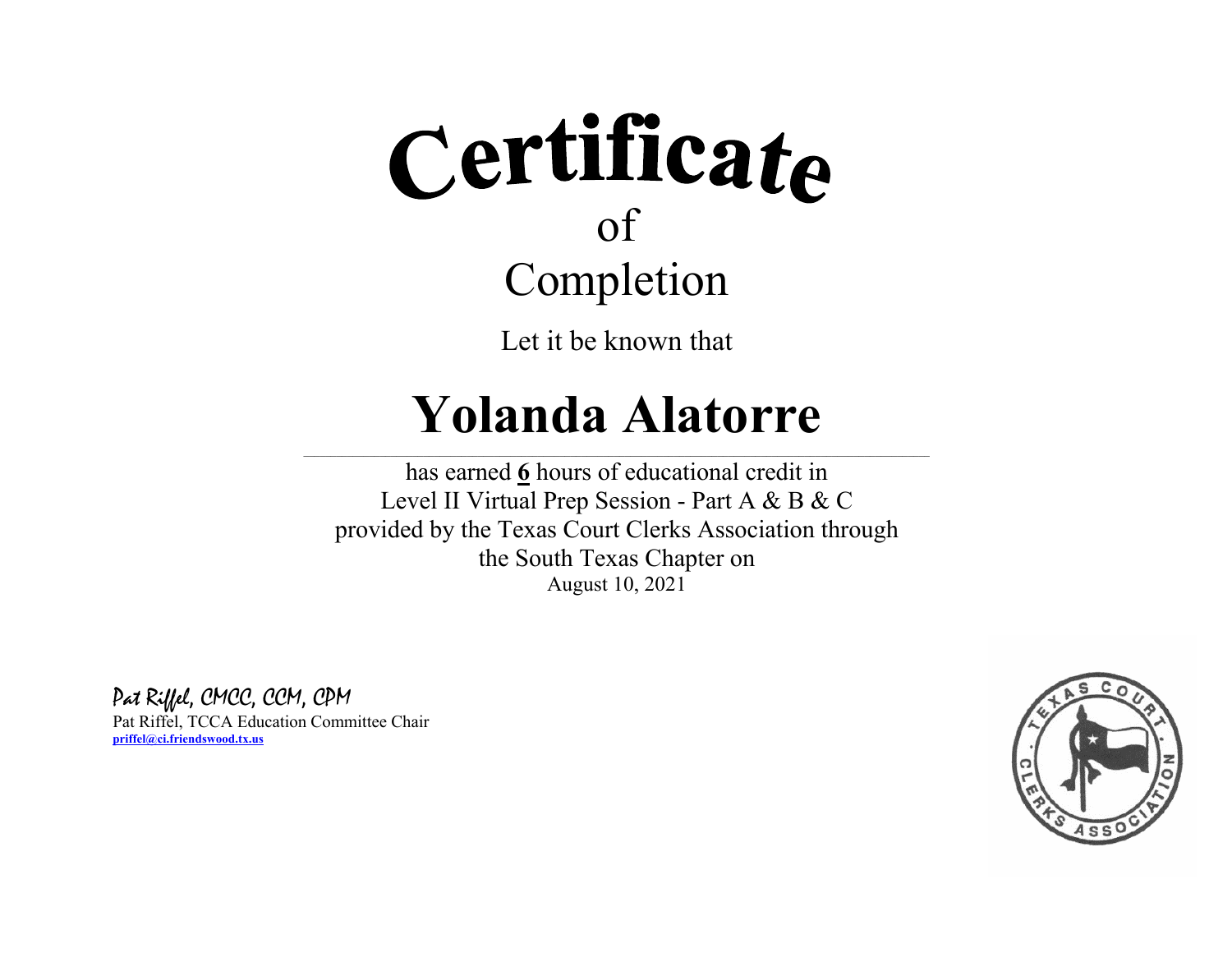Let it be known that

#### **Anjuly Flores**  $\_$  , and the state of the state of the state of the state of the state of the state of the state of the state of the state of the state of the state of the state of the state of the state of the state of the state of the

has earned **6** hours of educational credit in Level II Virtual Prep Session - Part A & B & C provided by the Texas Court Clerks Association through the South Texas Chapter on August 10, 2021

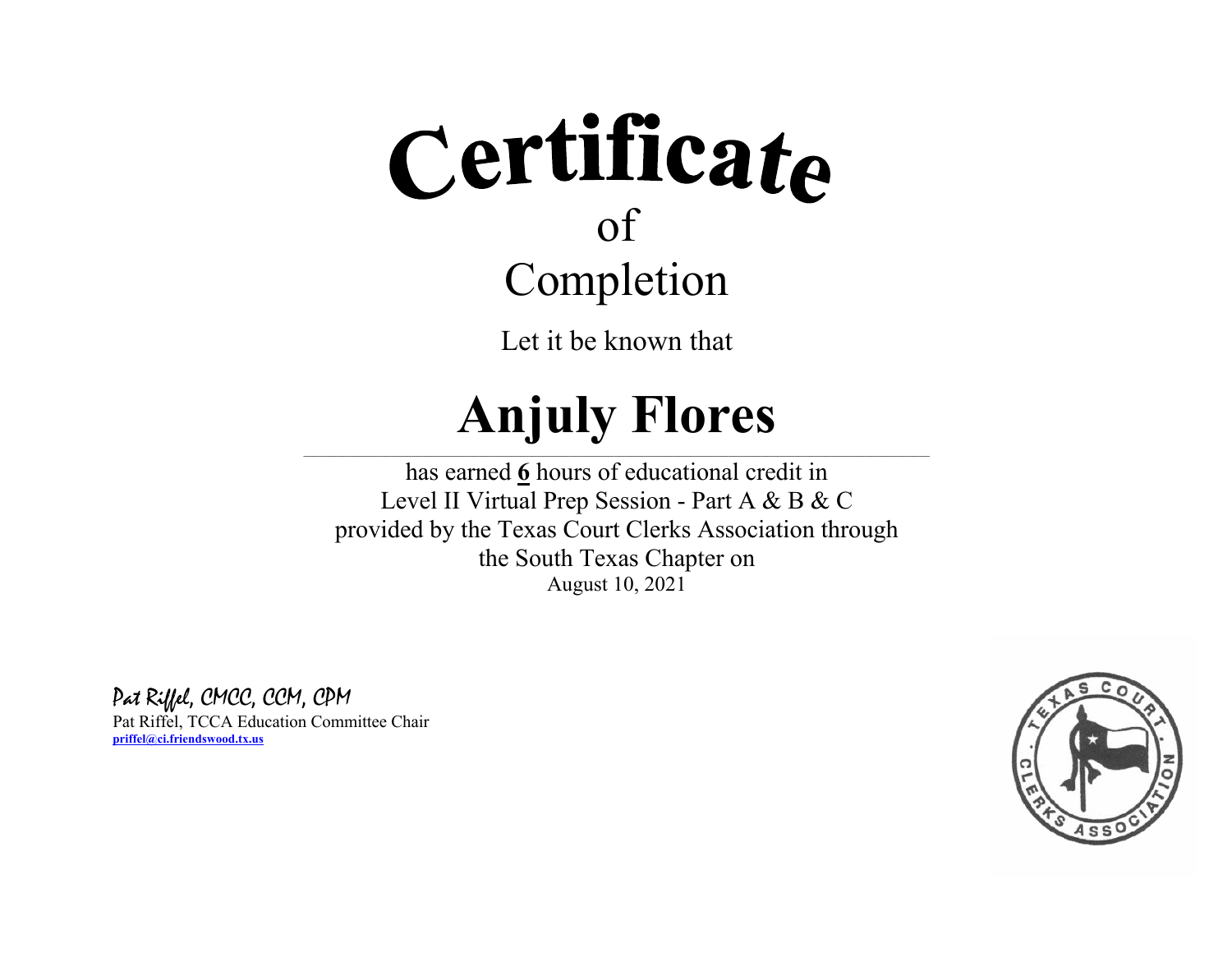Let it be known that

### **Valerie Garay**

 $\_$  , and the state of the state of the state of the state of the state of the state of the state of the state of the state of the state of the state of the state of the state of the state of the state of the state of the

has earned **6** hours of educational credit in Level II Virtual Prep Session - Part A & B & C provided by the Texas Court Clerks Association through the South Texas Chapter on August 10, 2021

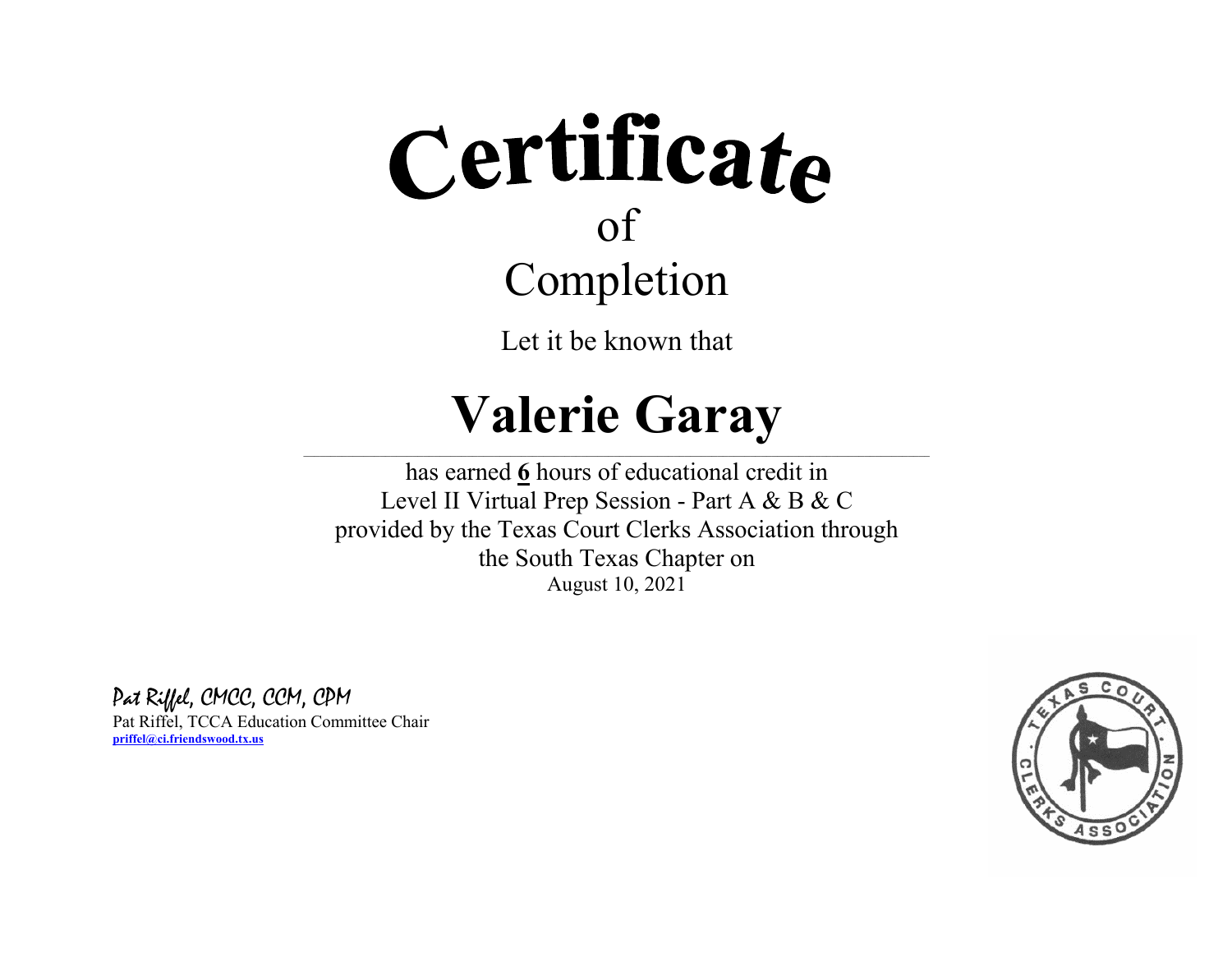Let it be known that

#### **Lindsey Hall**  $\_$  , and the state of the state of the state of the state of the state of the state of the state of the state of the state of the state of the state of the state of the state of the state of the state of the state of the

has earned **4** hours of educational credit in Level II Virtual Prep Session - Part B & C provided by the Texas Court Clerks Association through the South Texas Chapter on August 10, 2021

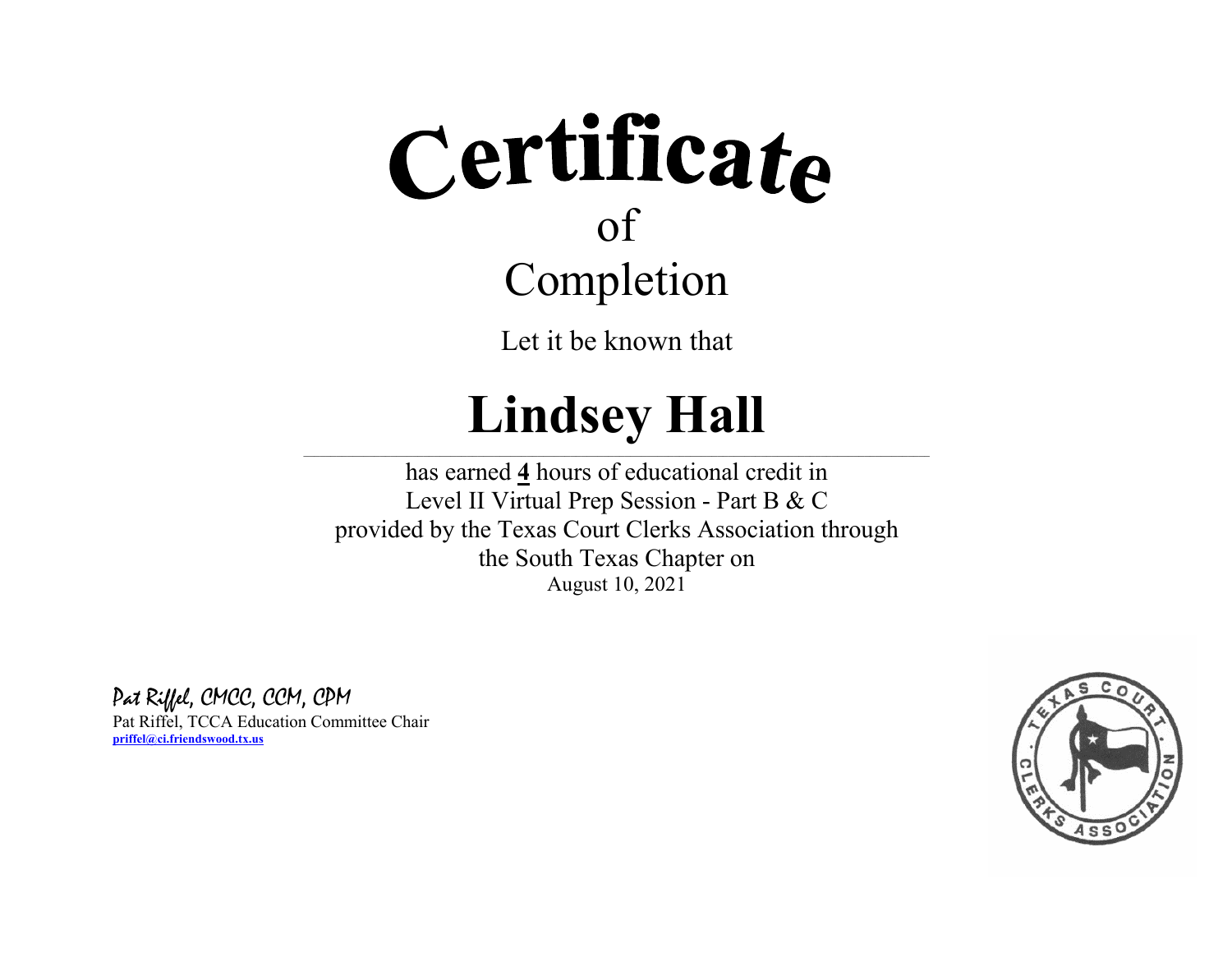Let it be known that

### **Terrie Hall**

 $\_$  , and the state of the state of the state of the state of the state of the state of the state of the state of the state of the state of the state of the state of the state of the state of the state of the state of the

has earned **2** hours of educational credit in Level II Virtual Prep Session - Part B provided by the Texas Court Clerks Association through the South Texas Chapter on August 10, 2021

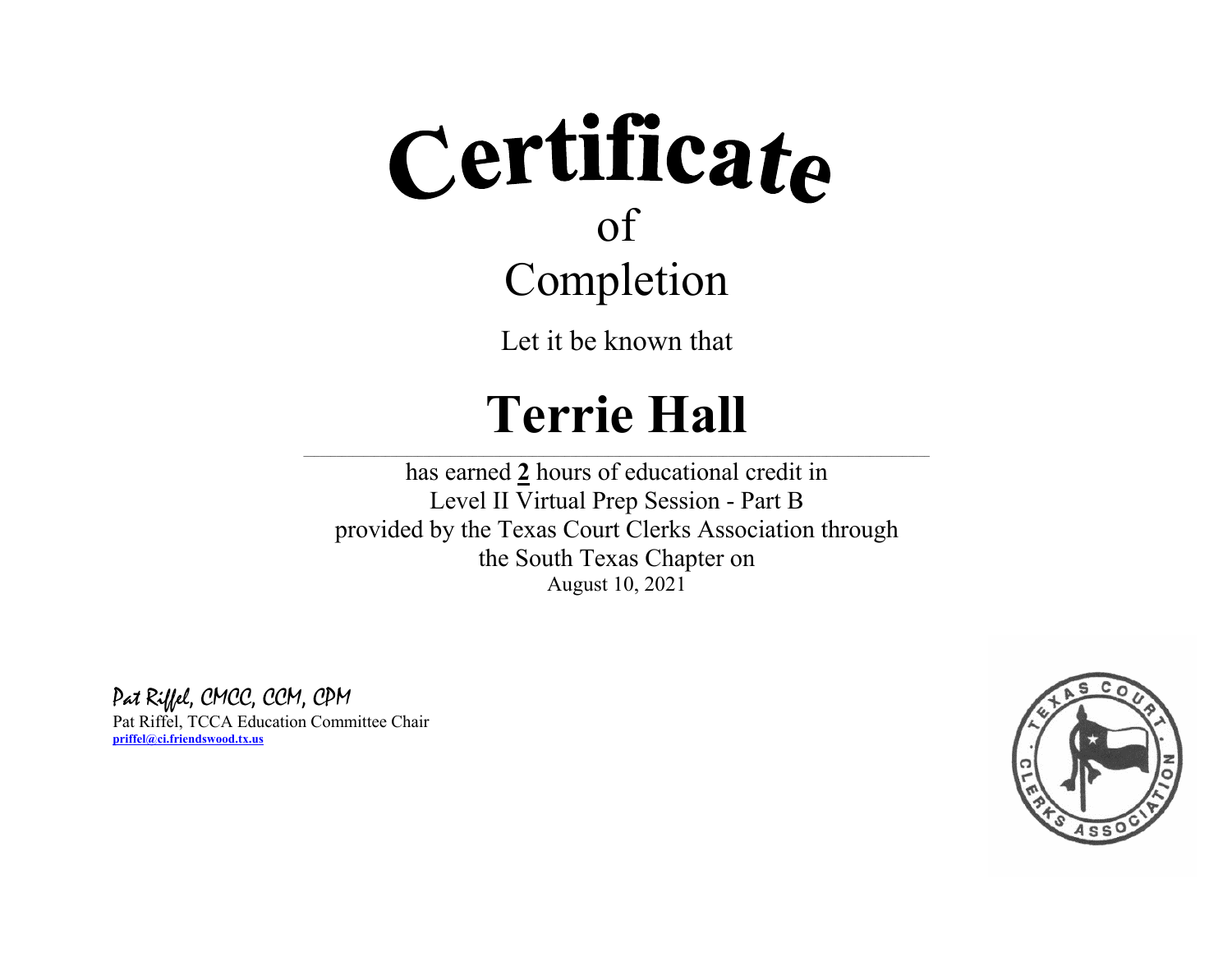Let it be known that

#### **Billye McGill**  $\_$  , and the state of the state of the state of the state of the state of the state of the state of the state of the state of the state of the state of the state of the state of the state of the state of the state of the

has earned **6** hours of educational credit in Level II Virtual Prep Session - Part A & B & C provided by the Texas Court Clerks Association through the South Texas Chapter on August 10, 2021

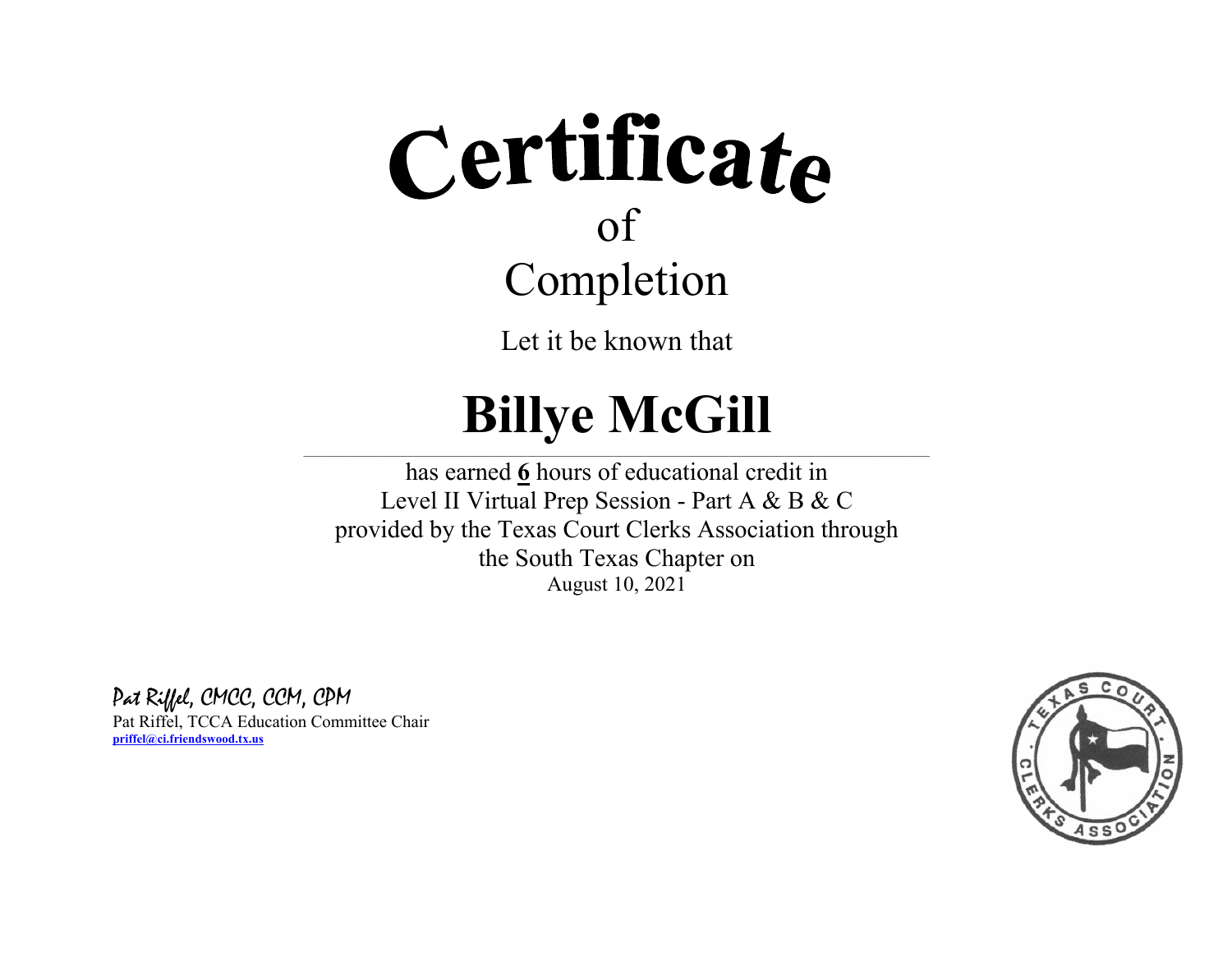Let it be known that

### **Elexis Palacios**

 $\_$  , and the state of the state of the state of the state of the state of the state of the state of the state of the state of the state of the state of the state of the state of the state of the state of the state of the

has earned **6** hours of educational credit in Level II Virtual Prep Session - Part A & B & C provided by the Texas Court Clerks Association through the South Texas Chapter on August 10, 2021

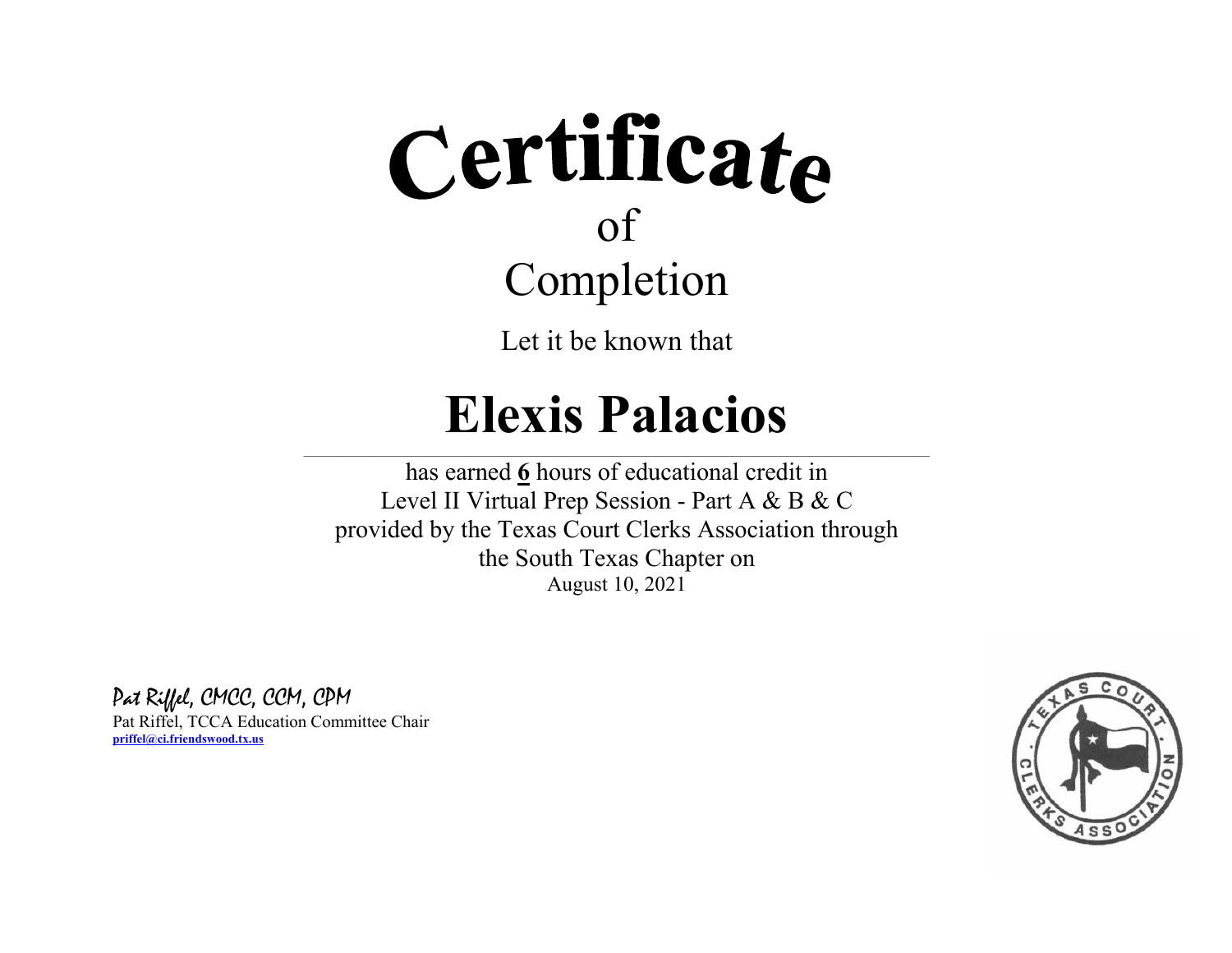Let it be known that

## **LaQuita Payne**

 $\_$  , and the state of the state of the state of the state of the state of the state of the state of the state of the state of the state of the state of the state of the state of the state of the state of the state of the

has earned **2** hours of educational credit in Level II Virtual Prep Session - Part C provided by the Texas Court Clerks Association through the South Texas Chapter on August 10, 2021

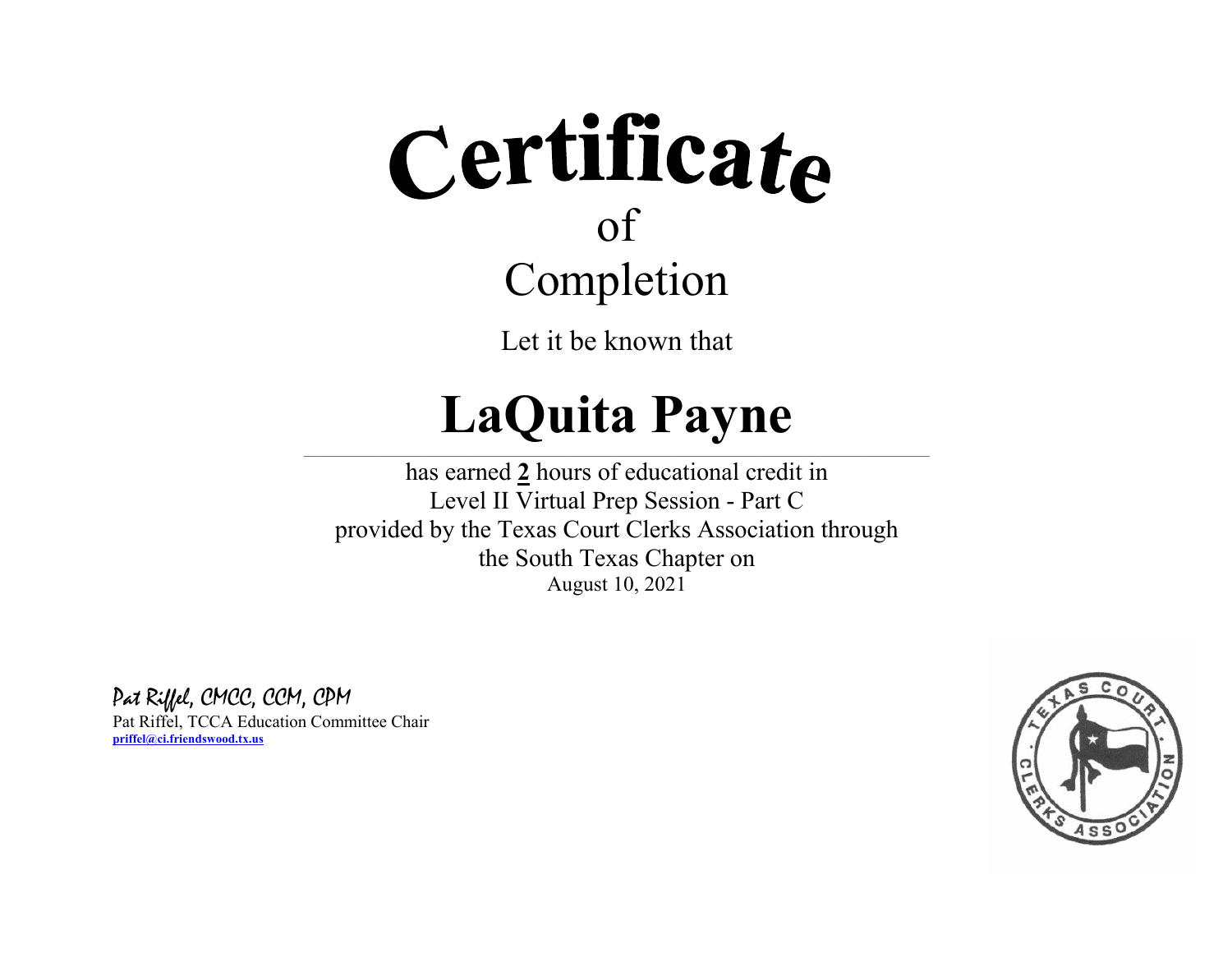Let it be known that

### **Monica Smith**

 $\_$  , and the state of the state of the state of the state of the state of the state of the state of the state of the state of the state of the state of the state of the state of the state of the state of the state of the

has earned **6** hours of educational credit in Level II Virtual Prep Session - Part A & B & C provided by the Texas Court Clerks Association through the South Texas Chapter on August 10, 2021

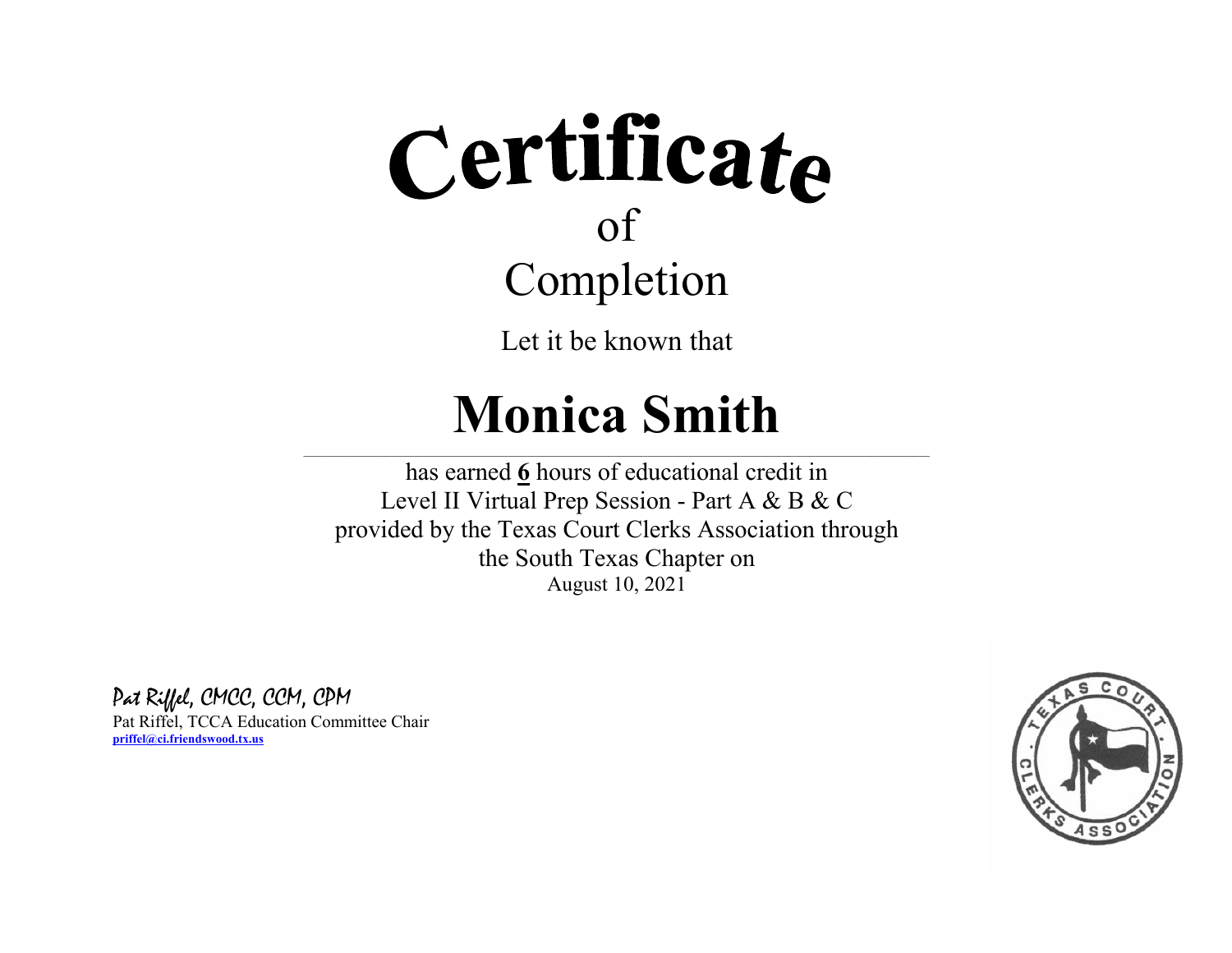Let it be known that

### **Monica Soto**

 $\_$  , and the state of the state of the state of the state of the state of the state of the state of the state of the state of the state of the state of the state of the state of the state of the state of the state of the

has earned **6** hours of educational credit in Level II Virtual Prep Session - Part A & B & C provided by the Texas Court Clerks Association through the South Texas Chapter on August 10, 2021

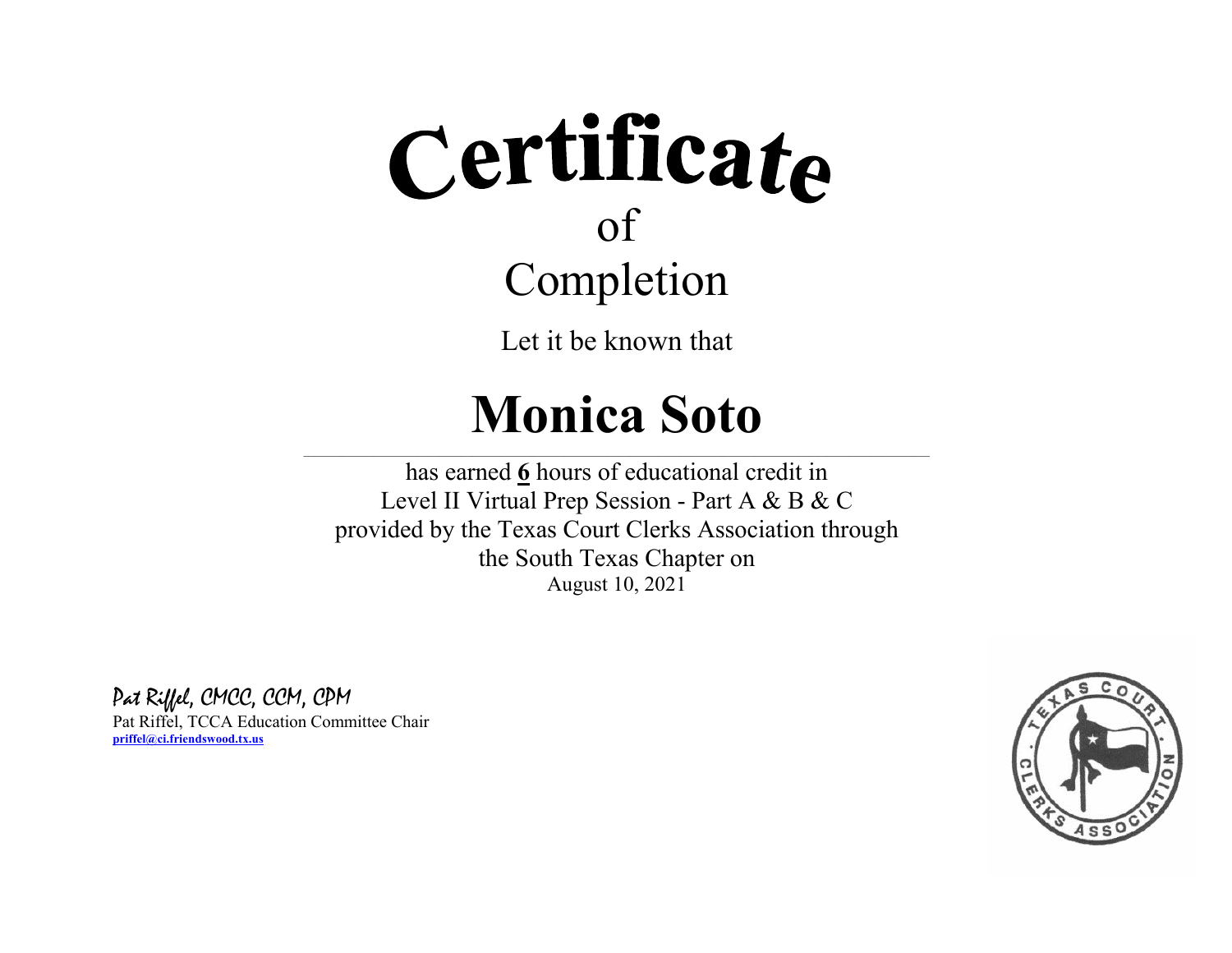Let it be known that

### **Crystal Vasquez**

 $\_$  , and the state of the state of the state of the state of the state of the state of the state of the state of the state of the state of the state of the state of the state of the state of the state of the state of the

has earned **6** hours of educational credit in Level II Virtual Prep Session - Part A & B & C provided by the Texas Court Clerks Association through the South Texas Chapter on August 10, 2021